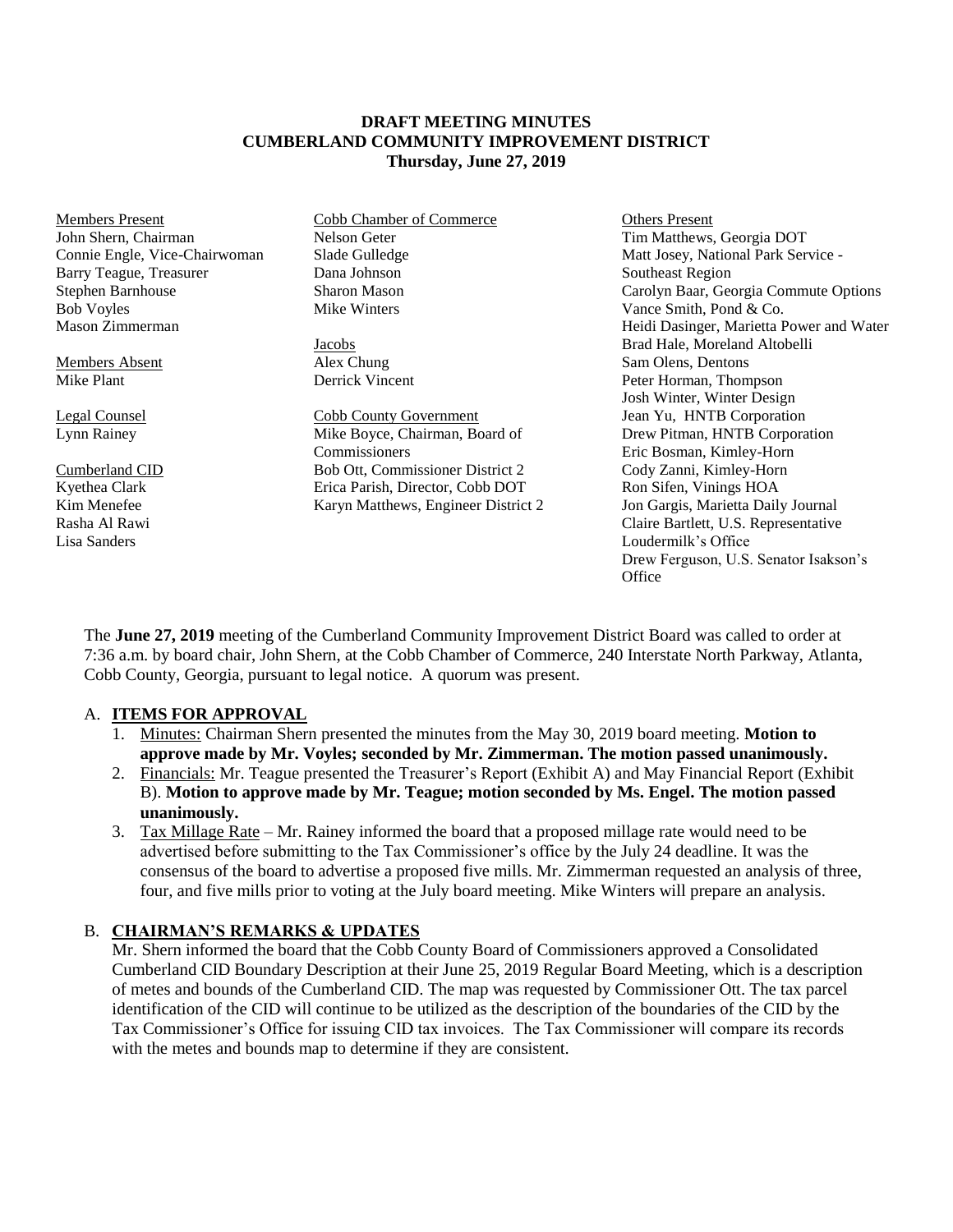# C. **EXECUTIVE DIRECTOR'S REMARKS & UPDATES**

Ms. Menefee provided the following updates:

- 1. Akers Mill Ramp An expected announcement of the Infra grant award in mid-July. She also informed the board of the intent to apply for the BUILD grant and inclusion of Letters of Support from stakeholders and partners by the deadline of July 15. Additionally, Cobb County Board of Commissioners approved a resolution at their June 25 Regular Board Meeting, authorizing the submission of the grant to the U.S. Department of Transportation.
- 2. Paces Mill/Palisades Renovation National Parks Service now requires a formal agreement with partners. This request will delay the submission to the NPS Design Board until November. Mr. Rainey will review the contracts.
- 3. Ribbon-Cutting Ceremony for the Bob Callan Trail extension July 25, 2019, at the trailhead near Interstate North Pkwy. and Cumberland Blvd. Board Chair John Shern, and Mr. Doug Hooker of ARC and Commission Chair Mike Boyce will be the guest speakers.

# D. **DIRECTOR OF OPERATIONS UPDATE**

Ms. Clark provided an update on the following **Capital Improvements:**

- 1. Cumberland Blvd. Streetscape The contractor is completing the punch list, with a completion date of August 2019.
- 2. Riverwood Pkwy. Streetscapes Contractors have laid most of the sidewalk; construction of two of the three plazas and landscape installation will be September 2019.
- 3. SCATS Traffic Optimization Project Signal timing in the Cumberland area is analyzed and completed along nine roadways including: Cumberland Blvd., Powers Ferry Rd., Windy Hill Rd., Paces Ferry Rd, and Cumberland Pkwy. Roadways currently wrapping up are Akers Mill Rd. and Cobb Galleria Pkwy. The scheduled completion is July 2019.
- 4. I-285 Interchange Phase One Clean-up An inspection drive with Mr. Voyles, Mr. Teague, CCID staff, and a few key contractors took place recently to observe progress. The anticipated completion is July 2019.
- 5. I-285 Interchange Phase Two Tree Installation This project will include the installation of trees along the interchange. There have been favorable conversations with GDOT to maintain new trees planted after the one year establishment period as well as the continued maintenance of existing landscaping seven times per year. Scope of work will be sent to contractors for bidding, followed by request for funding from the board before work commences.
- 6. Bob Callan Trail Extensions Phase 2a is complete and will officially open to the public on the day of the ribbon-cutting (July 25). Phase 2b is under design and will be presented to the board in late 2019.
- 7. Cobb County Bike Share Ordinance (Exhibit C) was approved at the Board of Commissioners Regular Meeting on June 25 permitting bike share on county property and right of ways. The ordinance will provide expansion opportunities for the CCID bike share program.

# **Presentations:**

- 1. I-285 Transit Feasibility Study Mr. Bosman of Kimley-Horn presented a recap of this study, comparing a rubber tire system to a rail-based transit system along the corridor (Exhibit D). The presentation listed partners involved, areas studied, and the next phase. Kimley-Horn will have the Phase 2 Study complete by the end of 2019.
- 2. GDOT I-285 Top End and I-285 Westside Express Lanes Mr. Matthews with Georgia DOT presented the Major Mobility Investment Program (MMIP) with details on the projects investment, funding, locations, and timeline (Exhibit E). He explained how the managed lanes have provided a solution to the congestion and the efficiency of travel, specifically relating to the Northwest Corridor's success. GDOT anticipates the I-285 Top End Express Lanes to open to traffic by 2028. He also mentioned there would be Public Information Open Houses (PIOHs) in early 2020. A recording of these meetings with a 3D video of each project will be on the MMIP website.